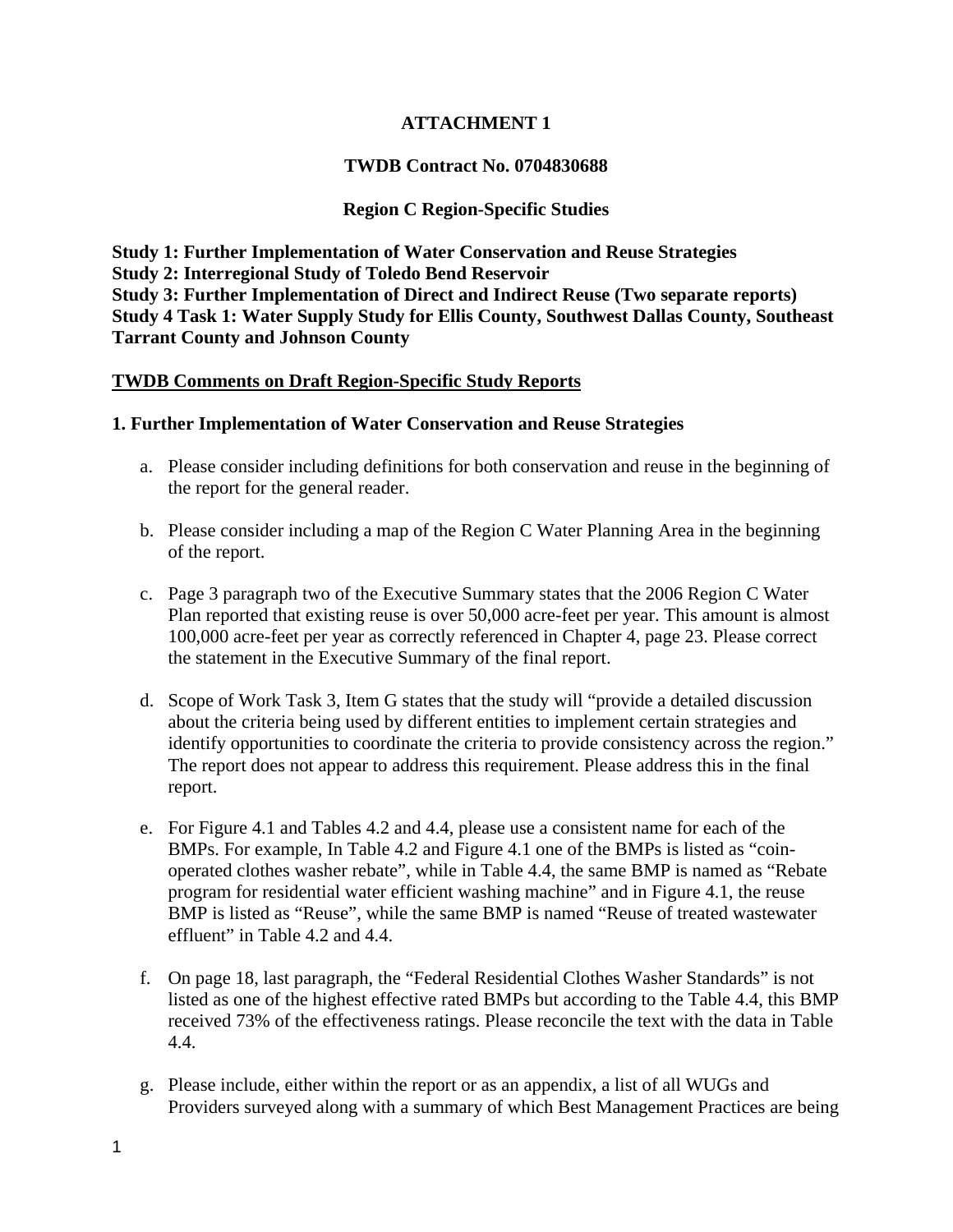implemented by each entity. Scope of Work Task 4, Item A requires that an update of all recommended water conservation strategies, including reuse, be included in the report.

- h. Scope of Work Task 4, Item C requires that up to two meetings be held with Region H consultants regarding the planning effort for environmental flows considerations. Please summarize these meetings and their results in the body of the final report or include meeting memoranda as an appendix in the final report.
- i. Scope of Work Task 4, Item F requires coordination with Region H consultants to review the TWDB instream flow model and requires that Region C consultants provide their findings to Region H consultants after running the instream flow model. Please summarize these activities in the body of the final report or include the summary as an appendix in the final report
- j. The Report skips Section 5.5 -- Section 5.6 is listed after Section 5.4.3. Please consider revising the section numbers in the report.
- k. On page 87, please footnote the definition of "RF" in RF Factor in Table 8.1.
- l. In Appendix A (References) please include Texas Water Development Board Report number 362, "Water Conservation Implementation Task Force Water Conservation Best Management Practices Guide" as a reference.

#### **2. Interregional Study of Toledo Bend Reservoir**

a. Thank you for submitting your comments on the Region I draft report. However, the Region C Scope of work requires that written meeting reports and/or technical memoranda for each coordination meeting or issue be submitted in lieu of a full report. Please submit this information when submitting the other final reports.

#### **3. TWDB Further Implementation of Direct and Indirect Reuse**

#### **Athens Pilot Project Report – Indirect Reuse**

- a. In addition to submitting an electronic copy of the final report, please submit electronic copies of all appendices as well as all figures in the report, as required by the contract between TWDB and Region C.
- b. Blank pages are present throughout the report. Please remove the blank pages in the final report.
- c. Scope of Work Task 1, Item F requires a planning level analysis of the detention time in Lake Athens that would be associated with two discharge quantities being discharged into Lake Athens at up to three discharge locations. It does not appear that the draft report addresses this requirement. Please include this analysis in the final report.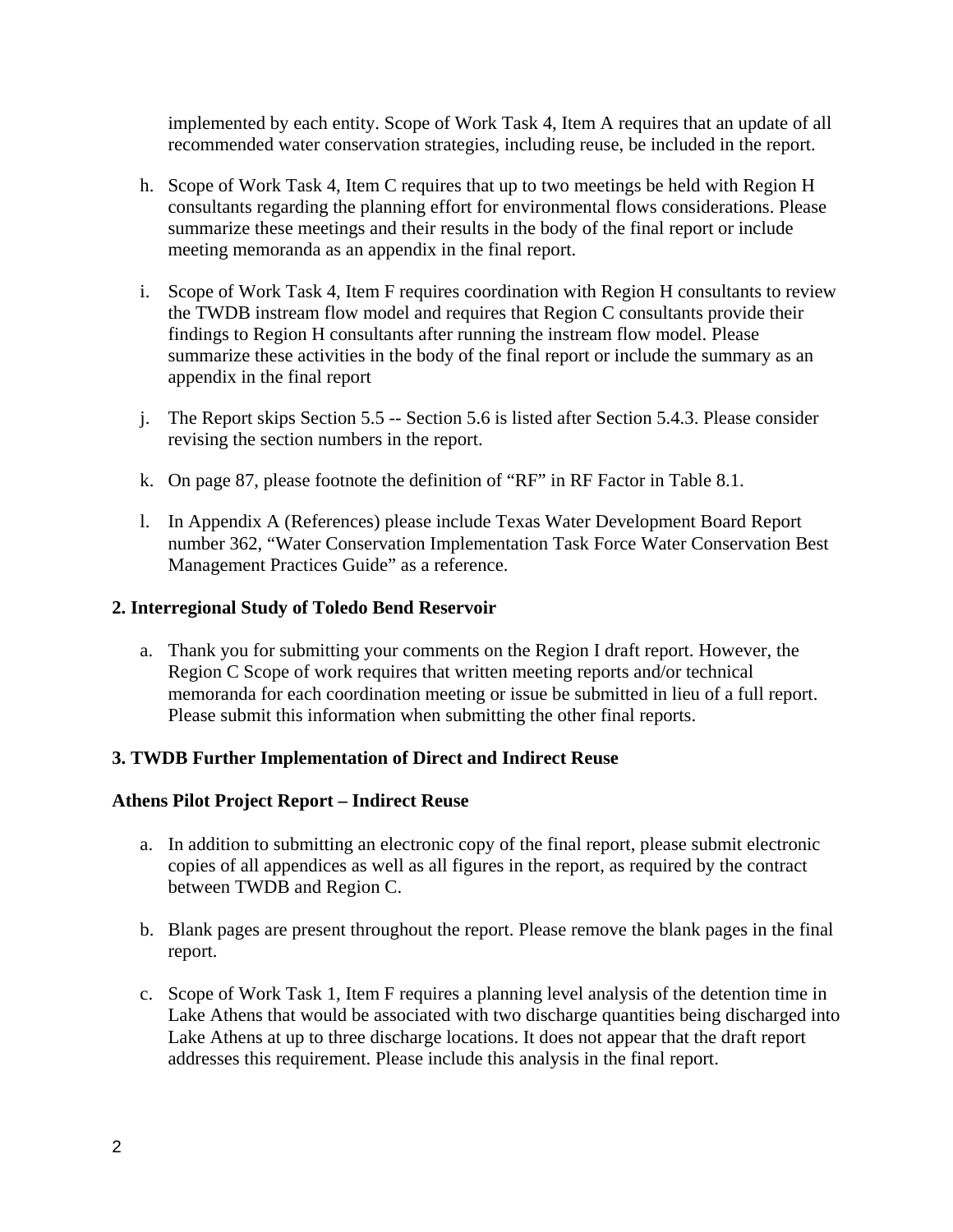- d. Scope of Work Task 2, Item P states that the study will achieve coordination between Athens Municipal Water Authority and City of Athens to develop a consensus about the recommended options and the implementation plan. The report does not discuss this coordination. Please include a discussion of the coordination between the entities in the final report.
- e. Page ES-1 of the Executive Summary and Page 1-1 of the Introduction state that the 2006 Region C Water Plan projects that reuse of reclaimed water will supply 874,417 acrefeet/year in 2060. However, the Region C Water Plan states on page 4B.20 that the volume of reuse recommended in Region C is 795,466 acre-feet/year in 2060. Please clarify this discrepancy in the final report.
- f. Chapter 5, Figures 5-4 to 5-6 are not clear. Please consider an alternative way to present this information or include additional information in the final report to clarify these figures.
- g. Chapter 6, Page 6-16 states that membrane filtration involves size exclusion as a mechanism. However, membrane filtration is also achieved by a combination of different mechanisms, including sieving, hindered transport through the narrow membrane pores and other specific interactions between the components and the membrane material (such as adsorption or electrical interactions). Please consider including this information in the final report.
- h. Appendix B, Figures B-3 and B-6 are confusing because the figures list the 'West WWTP Maximum Permit Limit', 'North WWTP Maximum Permit Limit', and 'West WWTP Reported' in the legend; however, there are no values present in the figure for these parameters. If the values of these parameters are zero, please indicate so in the Figures.

## **Fort Worth Pilot Project Report - Direct Reuse**

- a. In addition to submitting an electronic copy of the final report, please submit electronic copies of all appendices as well as all figures in the report, as required by the contract between TWDB and Region C.
- b. Blank pages are present throughout the report. Please remove the blank pages in the final report.
- c. Scope of Work Task 2 Item D states that the study will gather and analyze data required to determine the cost avoidance/deferment associated with each of the benefits identified for the selected Water Reuse projects. The report did not appear to address this requirement. Please include this analysis in the final report.
- d. Page ES-1 of the Executive Summary and Page 1-1 of the Introduction state that the 2006 Region C Water Plan projects that reuse of reclaimed water will supply 874,417 acrefeet/year in 2060. However, the Region C Water Plan states on page 4B.20 that the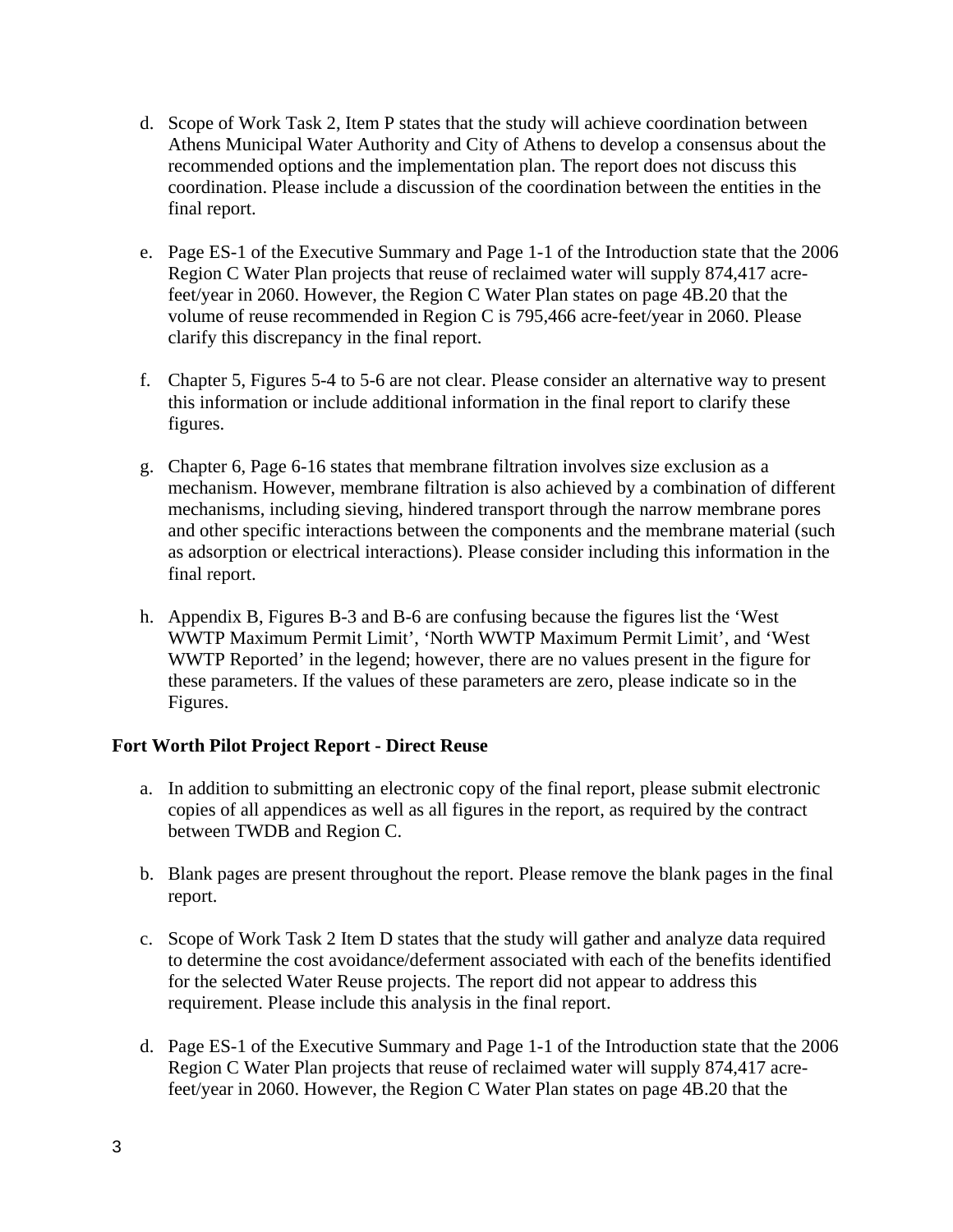volume of reuse recommended in Region C is 795,466 acre-feet/year in 2060. Please clarify this discrepancy in the final report.

- e. In Chapter 4 on Page 4-7 and 4-8, the most common unit used for expressing hardness and alkalinity is mg/L as CaCO3. However, instead of reporting the hardness values in mg/L as CaCO3, the report expressed the values in mg/L. Please clarify the constituent being reported for total hardness.
- f. In Chapter 4, according to Figure 4-4, the values of hardness were greater than 150 mg/L from Jun-05 to Jun-06. However, for Jul-06 and Aug-06, the values of hardness were zero. Please review the figure to confirm the results shown or clarify the results in the text.
- g. In Chapter 7, beginning on Page 7-2, within the discussion and comparison of the different advanced treatment technologies and conventional treatment technologies, it is important to know whether the advanced technologies and conventional technologies have the same treatment capacities. During the discussion of BAF, IFAS, MBBR, SBRs, MBRs, and UV light disinfection, please consider including a comparison of the capacities of these technologies with the capacities of conventional technologies.
- h. In Chapter 7, beginning on Page 7-2, the report compares the cost of BAFs, MBRs, and UV light disinfection with the cost of conventional treatment technologies. However, the cost of IFAs, MBBRs, and SBRs were not compared with the cost of conventional treatment technologies. Please consider including a comparison of the costs of IFAs, MBBRs, and SBRs with the cost of conventional treatment technologies in the final report.
- i. Table 7-1 has a table heading titled, "Insert into Conventional Facilities". The Title is confusing. Please clarify or reconsider the title of this heading.
- j. In Chapter 7, it would be useful to include a table that summarizes the advantages and disadvantages of the different advanced treatment technologies. Please consider adding a Table in Section 7.4 with this information in the final report.

## **4. Water Supply Study for Ellis County, Southwest Dallas County, Southeast Tarrant County and Johnson County**

a. Please note that TWDB's acceptance of a final report for this study does not constitute approval of any revised population or water demand projections contained therein. The formal procedure for requesting revised projections is stated in TAC 357.5 (d) (2): "Before requesting a revision to the population and water demand projections, the regional water planning group shall discuss the issue at a public meeting for which notice has been posted pursuant to the Open Meetings Act in addition to being published on the internet and mailed at least 14 days before the meeting to every person or entity that has requested notice of regional water planning group activities. The public will be able to submit oral or written comment at the meeting and written comments for 14 days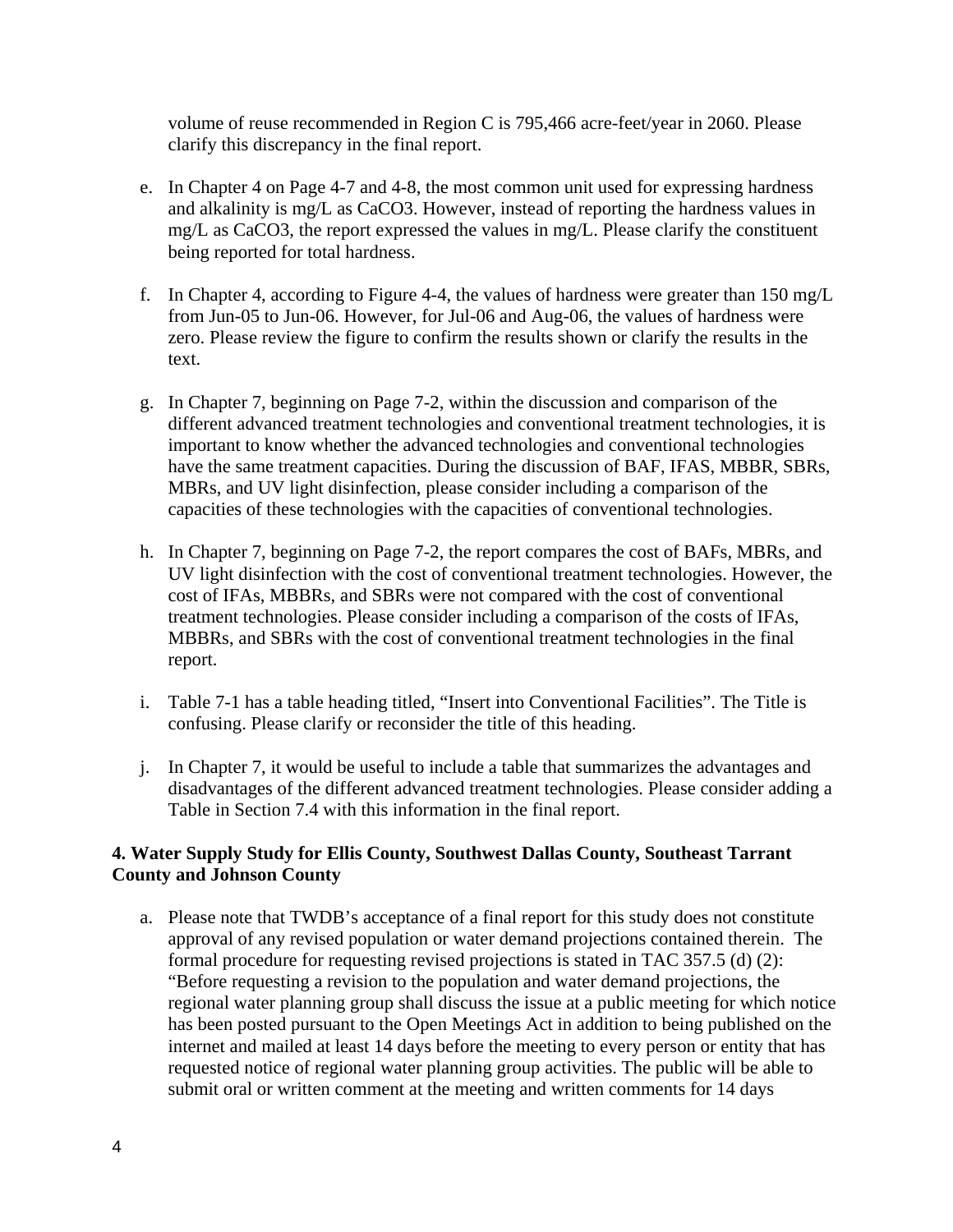following the meeting. The regional water planning group will summarize the public comments received in its request for projection revisions. Within 45 days of receipt of a request from a regional water planning group for revision of population or water demand projections, the executive administrator shall consult with the requesting regional water planning group and respond to their request."

- b. In addition to submitting an electronic copy of the final report, please submit electronic copies of all appendices as well as all figures in the report, as required by the contract between TWDB and Region C.
- c. Please include a list of the names of the utilities and cities and personnel that attended each of the meetings in the appendix of the report or as an alternative, if there was a meeting memo report written for each meeting, please include that in the appendix.
- d. Scope of Work, Item C states that this study will include the review of specific publications. The draft report does not indicate that this review has taken place. Please summarize the findings of these publications in the final report. Also, please list these publications in Appendix A (References).
- e. Scope of Work, Item H states that the study will "Analyze alternative approaches to provide water to eastern and central Ellis County and develop a recommended system, including phasing and specific implementation plans". Scope of Work Item I states the study will "Develop a specific implementation plan for strategies" for eastern and central Ellis County. Although strategies were updated in the study including estimates of capital and operating costs and alternatives are listed for the Sokoll Water Treatment Plant, the report does not include evaluations of alternatives for any other entities in this part of the study area nor does it include the phasing and specific implementation plans as required by the scope of work. Please include the analysis of the alternative approaches as well as the phasing and implementation plans for the recommended approach in the final report.
- f. Scope of Work Item K states that up to six conceptual alternatives to supply water to Johnson County will be developed by this study. The draft report does not include this information. Please include this information in the final report or justify its omission.
- g. Scope of Work Item M states that the study will "Develop a recommended system, including phasing and specific implementation plans" for Johnson County. Although strategies were updated in the study including estimates of capital and operating cost, the report does not include phasing and specific implementation plans. Please include phasing and implementation plans in the final report or justify their omission.
- h. For Figure ES.1 on Page ES-2 (this figure is also in Section 1 as Figure 1.2), please consider adding the county and planning group names to the map.
- i. Figure 1.2 on Page 1-2 should be a map of Region C as indicated in the text on page 1-1.